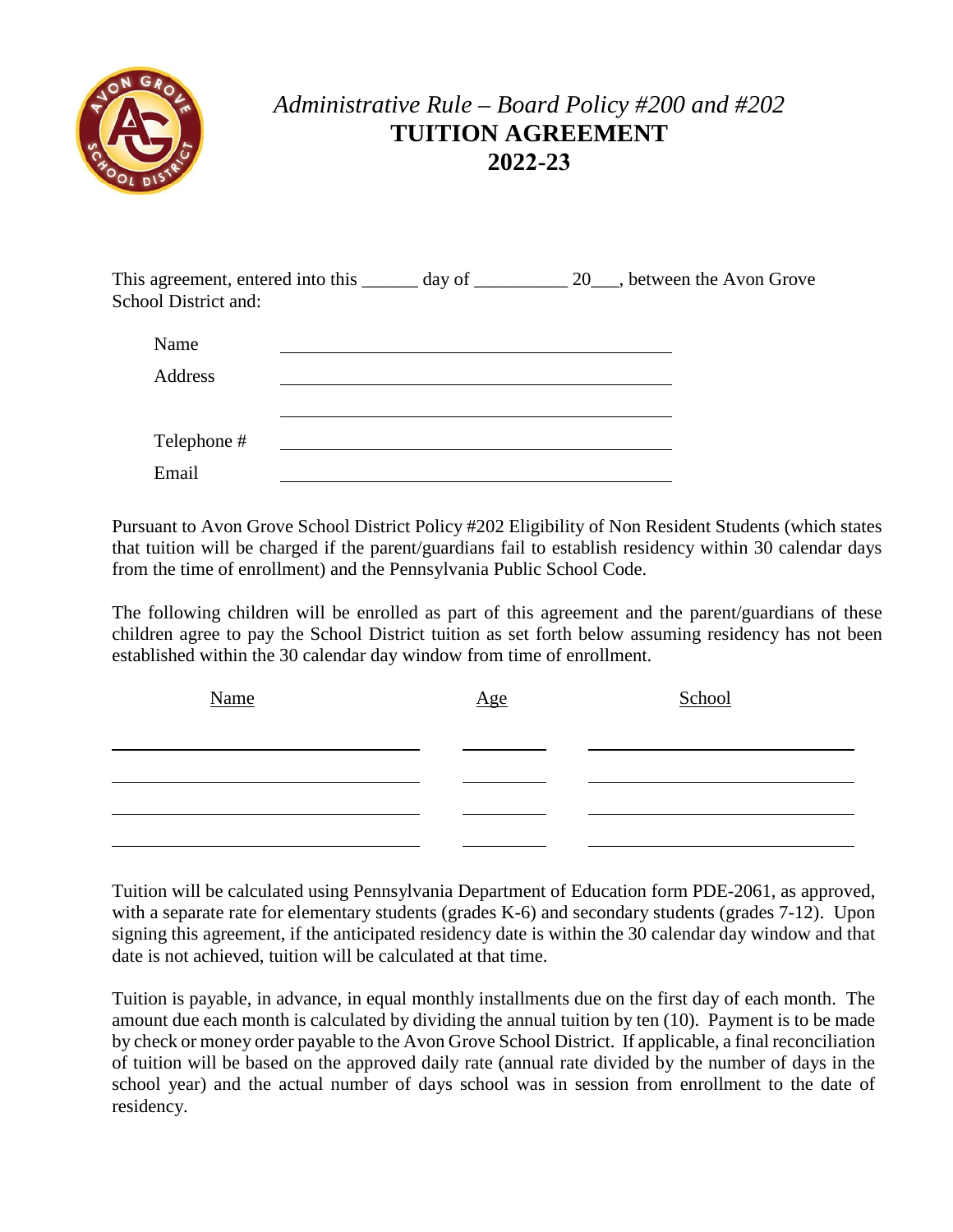Prior to receipt of the approved tuition rate from the Pennsylvania Department of Education, the previous year's rate shall be used with an adjustment made, if necessary, upon receipt of the Department of Education's approval. This information is typically received in May of each year.

The Avon Grove School District will not provide transportation services for tuition students.

Other than stated herein, tuition payments are non-refundable.

Tuition must be paid in full, in advance each month. Non-payment of the agreed upon amount shall result in the disenrollment of the student(s).

**We agree to all terms and conditions of this agreement and will pay monthly or daily tuition, whichever applies, in the amount of \$\_\_\_\_\_\_\_\_\_\_\_\_\_\_, as calculated below.** 

| Signature                           | Date                   |               |  |  |
|-------------------------------------|------------------------|---------------|--|--|
|                                     |                        |               |  |  |
| Signature                           |                        | Date          |  |  |
| For the Avon Grove School District: |                        |               |  |  |
| Director of Business Administration | Date                   |               |  |  |
| <b>TUITION CALCULATION</b>          |                        |               |  |  |
| Student                             | <b>Monthly Tuition</b> | Daily Tuition |  |  |
|                                     |                        |               |  |  |
|                                     |                        |               |  |  |
|                                     |                        |               |  |  |
| $Check \#Received:$                 | Check Amount Received: |               |  |  |

Revised: 6/02/2022